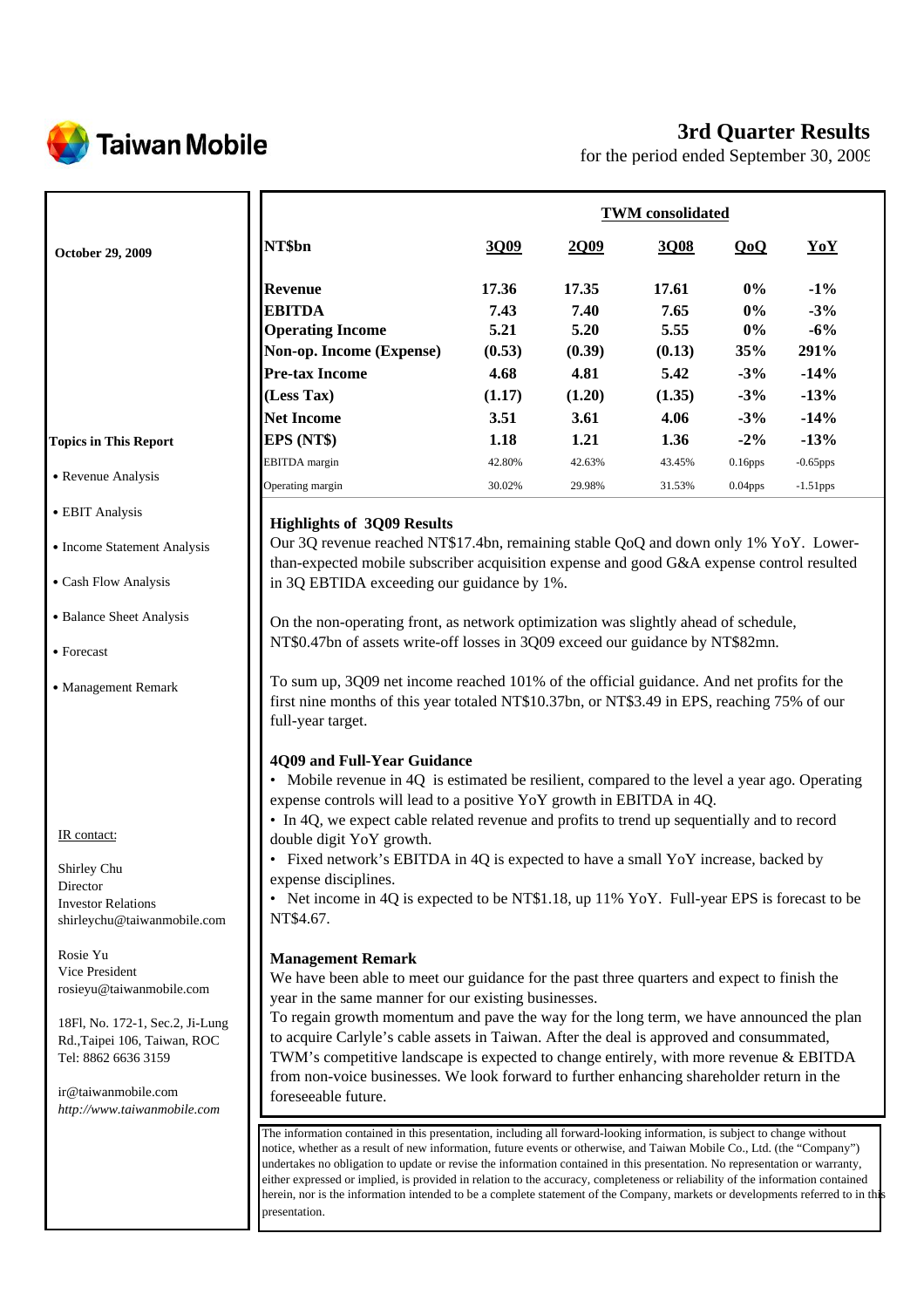

# **I. Revenue Analysis**

### **Table 1. Key Operational Data**

| <b>Revenue (NT\$bn)</b> | 3Q09  | <b>2Q09</b> | 3Q08  | QoQ    | YoY    |
|-------------------------|-------|-------------|-------|--------|--------|
| CBG                     | 13.70 | 13.45       | 13.92 | 2%     | $-2\%$ |
| Mobile Service          | 12.53 | 12.34       | 13.01 | 2%     | $-4%$  |
| -Voice                  | 10.86 | 10.75       | 11.69 | 1%     | $-7%$  |
| -VAS                    | 1.67  | 1.59        | 1.32  | 5%     | 27%    |
| IDD                     | 0.73  | 0.74        | 0.79  | $-1\%$ | $-7%$  |
| <b>Device Sales</b>     | 0.40  | 0.34        | 0.09  | 19%    | 330%   |
| <b>EBG</b>              | 2.36  | 2.40        | 2.56  | $-2\%$ | $-8%$  |
| Mobile Service          | 0.95  | 0.88        | 0.95  | 8%     | 0%     |
| Fixed-line              | 0.87  | 0.90        | 0.95  | $-3%$  | $-8%$  |
| ISR & Others            | 0.54  | 0.62        | 0.66  | $-13%$ | $-19%$ |
| HBG <sup>1</sup>        | 1.35  | 1.32        | 1.10  | 2%     | 23%    |
| - Pay-TV related        | 0.99  | 0.98        | 0.96  | 1%     | 3%     |
| - Broadband             | 0.15  | 0.14        | 0.10  | 8%     | 49%    |
| - content & others      | 0.20  | 0.20        | 0.03  | 2%     | 560%   |

|                               | 3009  | 2009    | 3008    | 0 <sub>0</sub> | YoY    |
|-------------------------------|-------|---------|---------|----------------|--------|
| <b>Mobile Subscribers (K)</b> | 6,415 | 6,390   | 6,224   | 0%             | 3%     |
| 2G                            | 3,035 | 3,323   | 4,120   | $-9%$          | $-26%$ |
| 3G                            | 3,380 | 3,066   | 2,103   | 10%            | 61%    |
| - Data card                   | 175   | 145     | 56      | 21%            | 211%   |
| <b>Monthly Churn</b>          | 1.8%  | $1.7\%$ | $1.9\%$ |                |        |
| MOU(bn)                       | 3.97  | 4.09    | 3.82    | $-3%$          | 4%     |
| <b>ARPM (NT\$)</b>            | 3.54  | 3.37    | 3.81    | 5%             | $-7%$  |
| Pay-TV Subs (K)               | 548   | 544     | 535     | $1\%$          | 2%     |
| Cable Broadband Subs (K)      | 109   | 102     | 82      | 7%             | 33%    |

|                             | 3009 | 2009 | 3008 | QoQ   | YoY   |
|-----------------------------|------|------|------|-------|-------|
| <b>Wireless</b>             |      |      |      |       |       |
| ARPU (NT\$)                 | 731  | 722  | 780  | 1%    | $-6%$ |
| MOU per sub (minute)        | 207  | 214  | 205  | $-4%$ | 1%    |
| <b>Cable MSO</b>            |      |      |      |       |       |
| Monthly Subscription (NT\$) | 510  | 510  | 510  | 0%    | 0%    |
| Broadband ARPU (NT\$)       | 486  | 481  | 440  | 1%    | 11%   |
| Blended $ARPU2(NT$)$        | 697  | 689  | 667  | 1%    | 5%    |

1. HBG KPIs included content & other businesses since January 2008.

2. All CATV revenue divided by its subscriber number

### Revenue Analysis

## *CBG:*

CBG's 3Q09 mobile revenue further improved, leading to a high QoQ growth and narrowed YoY decrease. We note that mobile revenue benefited from continuous improvement in revenue per minute as a result of lower free minutes in 3Q09. Wireless data revenue also recorded a pronounced growth in the quarter.

With dropping number of foreign workers, IDD business growth remained in the negative territory in the quarter.

### *EBG:*

In line with CBG's pattern, enterprise mobile revenue also saw QoQ growth, aided by rising sub number and seasonality of higher international roaming revenue (all mobile roaming revenue booked under EBG). The QoQ fixed-line revenue decrease was due mainly to higher one-time revenue booked in 2Q09. Compared to a year ago, both fixed-line voice and data business were still under pressure in 3Q09. ISR & other revenue drop was partially associated with lower international wholesale traffics.

# *HBG:*

As of the end of 3Q09, our cable broadband penetration reached 20%, higher than industry average of 15%. Growing broadband penetration coupled with rising broadband ARPU resulted in an up-lift in blended HBG ARPU.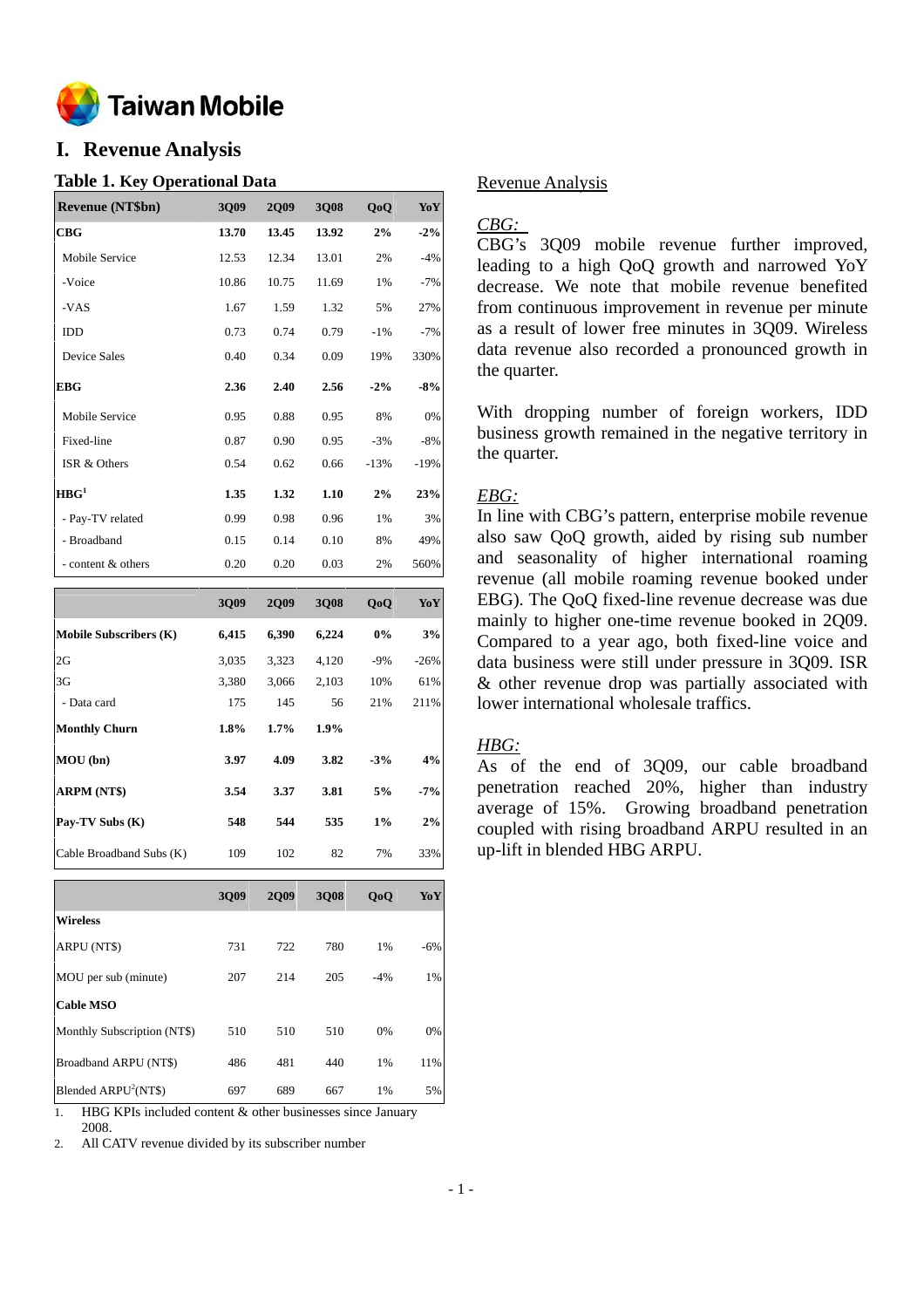

# **II. EBIT Analysis**

### **Table 2. EBIT Breakdown**

| NT\$bn        | 3Q09  | <b>2Q09</b> | 3Q08  | QoQ                | Yo Y       |
|---------------|-------|-------------|-------|--------------------|------------|
| <b>EBITDA</b> | 7.43  | 7.40        | 7.65  | $0\%$              | $-3%$      |
| $-CBG$        | 6.24  | 6.22        | 6.63  | 0%                 | $-6%$      |
| - EBG         | 0.51  | 0.53        | 0.45  | $-3%$              | 13%        |
| - HBG         | 0.63  | 0.62        | 0.54  | 2%                 | 15%        |
| <b>Margin</b> | 42.8% | 42.6%       | 43.5% | 0.2 <sub>pps</sub> | $-0.7$ pps |
| $-CBG$        | 45.5% | 46.2%       | 47.6% | $-0.7$ pps         | $-2.1$ pps |
| - EBG         | 21.7% | 22.0%       | 17.7% | $-0.3$ pps         | 4.0pps     |
| $-$ HBG       | 46.6% | 46.7%       | 49.7% | $-0.1$ pps         | $-3.1$ pps |
| D&A           | 2.22  | 2.20        | 2.10  | 1%                 | 6%         |
| $\sim$ CBG    | 1.94  | 1.92        | 1.86  | 1%                 | 5%         |
| - EBG         | 0.11  | 0.10        | 0.07  | 1%                 | 58%        |
| $-$ HBG       | 0.13  | 0.13        | 0.13  | 0%                 | $-3%$      |
| <b>EBIT</b>   | 5.21  | 5.20        | 5.55  | 0%                 | $-6%$      |
| $-CBG$        | 4.30  | 4.30        | 4.77  | 0%                 | $-10%$     |
| $-$ EBG       | 0.41  | 0.42        | 0.39  | $-4%$              | 5%         |
| $-$ HBG       | 0.50  | 0.49        | 0.41  | 2%                 | 21%        |

# **Table 3. Non-operating Item**

| NT\$bn                   | 3009   | <b>2009</b> | 3008   | QoQ    | YoY    |
|--------------------------|--------|-------------|--------|--------|--------|
| <b>Non-Operating</b>     | (0.53) | (0.39)      | (0.13) | 35%    | 291%   |
| -Net Interest<br>Expense | (0.11) | (0.10)      | (0.14) | 12%    | $-21%$ |
| - Write-off Loss         | (0.47) | (0.38)      | (0.19) | 22%    | 147%   |
| -Others                  | 0.05   | 0.09        | 0.20   | $-43%$ | $-73%$ |

#### EBITDA Analysis

Compared to 2Q09, CBG's 3Q EBITDA was sustained by rising revenue, contained SAC (subscriber acquisition cost), and G&A expense savings to compensate for higher retention expense and advertising expense. Compared to a year ago, CBG's EBITDA was negatively affected by voice revenue drop, company store related opex rise, and advertising expense increase to promote new tariff 699 plan, BlackBerry new model, Storm, and two new Android phones.

EBG's EBITDA was down from a quarter ago mainly due to higher one-time revenue booked in 2Q09. In contrast to revenue decrease, YoY EBITDA growth was credited to opex savings.

HBG contributed to 8% of total EBITDA in 3Q09 and reported a healthy 2% QoQ and 15% YoY increase in EBITDA. Although its EBITDA margin decreased in 3Q09 contracted from a year ago due to inclusions of more content related revenue, while cable broadband EBITDA margin expanded to 43.7% in 3Q09, from 28.2% a year ago, benefiting from larger economies of scale.

### Non-Operating Item Analysis

Net interest expenses in 3Q09 declined by 21% YoY, due mainly to a reduced debt level and lower funding costs. Compared to 3Q08, asset write-off loss in 3Q09 was higher. Separately, we realized NT\$48m loss from divesting Hurray ADS.

.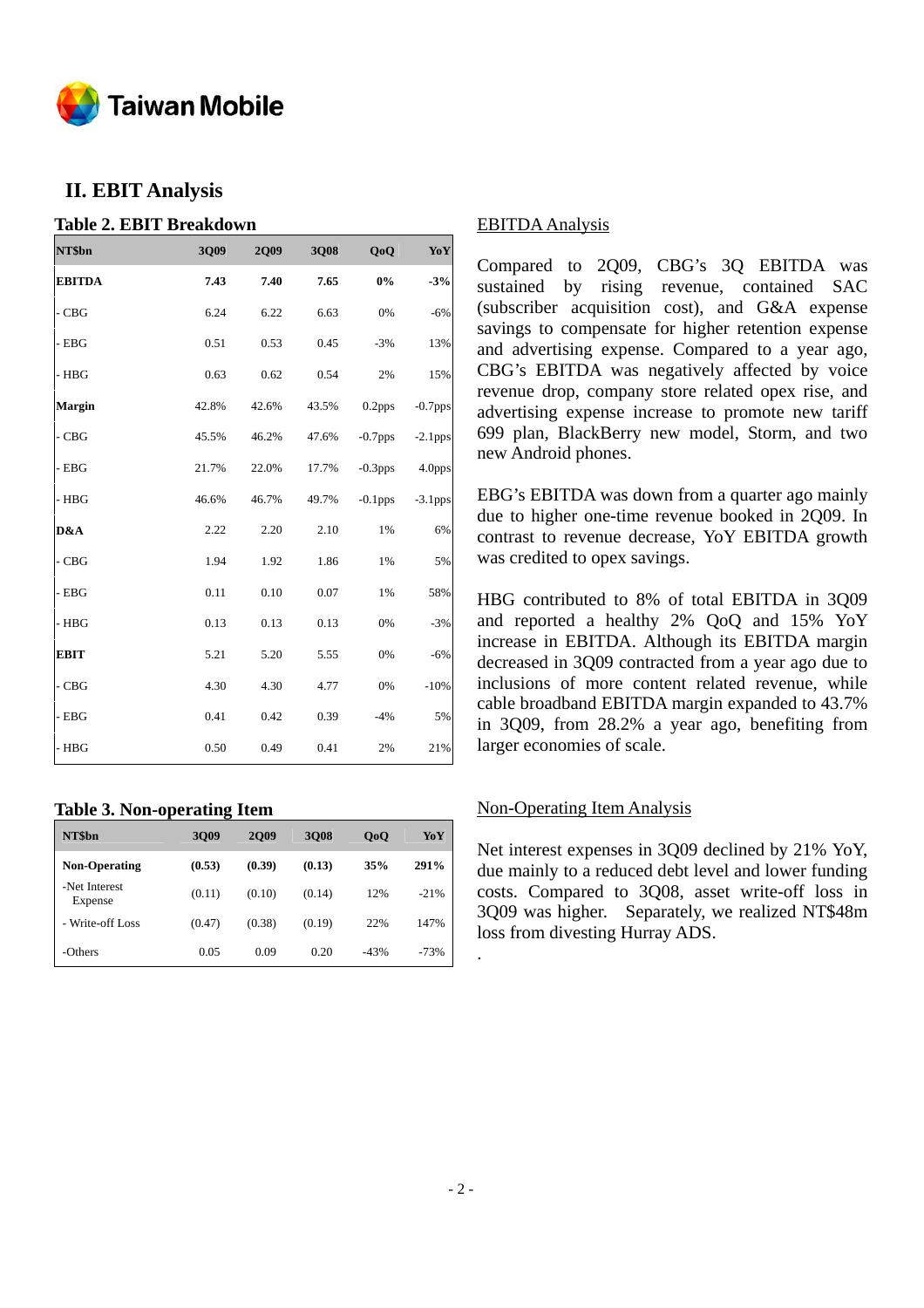

# **III. Income Statement Analysis**

#### **Table 4. TWM Consolidated Results vs. Forecast**

| NT\$bn                                   | 3009<br>Actual | 3009<br><b>Forecast</b> | $%$ of<br><b>Forecast</b><br><b>Achieved</b> |
|------------------------------------------|----------------|-------------------------|----------------------------------------------|
| Revenue                                  | 17.36          | 17.57                   | 99%                                          |
| <b>Operating Income</b>                  | 5.21           | 5.09                    | 102%                                         |
| Pre-tax Income                           | 4.68           | 4.64                    | 101%                                         |
| (Less Tax)                               | (1.17)         | (1.16)                  | 101%                                         |
| Net Income - Attributed<br>to the Parent | 3.51           | 3.48                    | 101%                                         |
| EPS (NT\$)                               | 1.18           | 1.17                    | 101%                                         |
| <b>EBITDA</b>                            | 7.43           | 7.36                    | 101%                                         |
| <b>EBITDA</b> margin                     | 42.8%          | 41.87%                  |                                              |

#### **Table 5. Income Statement**

| NT\$bn                       | 3009   | 2009   | 3Q08   |
|------------------------------|--------|--------|--------|
| Revenue                      | 17.36  | 17.35  | 17.61  |
| Service Revenue <sup>1</sup> | 16.95  | 17.00  | 17.51  |
| <b>Operating Cost</b>        | (8.33) | (8.44) | (8.13) |
| <b>Operating Expenses</b>    | (3.82) | (3.70) | (3.93) |
| <b>EBITDA</b>                | 7.43   | 7.40   | 7.65   |
| <b>Operating Income</b>      | 5.21   | 5.20   | 5.55   |
| Non-op. Income (Expense)     | (0.53) | (0.39) | (0.13) |
| Pre-tax Income               | 4.68   | 4.81   | 5.42   |
| (Less Tax)                   | (1.17) | (1.20) | (1.35) |
| <b>Net Income</b>            | 3.51   | 3.61   | 4.07   |
| EPS (NT\$)                   | 1.18   | 1.21   | 1.36   |

1. Total revenue deducted handset sales revenue.

#### **Table 6. 1-3Q09 results vs. 2009 Forecast**

| NT\$bn                                   | 1-3Q09  | YoY    | $%$ of<br><b>Forecast</b><br>Achieved |
|------------------------------------------|---------|--------|---------------------------------------|
| Revenue                                  | 51.59   | $-1\%$ | 74%                                   |
| <b>Operating Cost</b>                    | (25.12) | 6%     | 77%                                   |
| <b>Operating Expenses</b>                | (11.20) | $-5%$  | 68%                                   |
| <b>EBITDA</b>                            | 21.86   | $-5%$  | 75%                                   |
| <b>Operating Income</b>                  | 15.27   | $-10%$ | 76%                                   |
| Non-op. Income (Expense)                 | (1.44)  | 171%   | 86%                                   |
| Pre-tax Income                           | 13.84   | $-15%$ | 75%                                   |
| (Less Tax)                               | (3.46)  | $-16%$ | 75%                                   |
| Net Income - Attributed to<br>the Parent | 10.37   | $-15%$ | 75%                                   |
| EPS (NT\$)                               | 3.49    | $-15%$ | 75%                                   |

#### Income Statement Analysis

Our 3Q revenue reached NT\$17.4bn, remaining stable QoQ and down only 1% YoY.

Lower-than-expected mobile subscriber acquisition expense and good G&A expense control resulted in 3Q EBTIDA exceeding our guidance by 1%.

On the non-operating front, as network optimization execution was slightly ahead of schedule, NT\$0.47bn of assets write-off losses in 3Q09 exceed our guidance by NT\$82mn. We estimate full-year write-off loss of NT\$1.70bn.

To sum up, 3Q09 net income reached 101% of the official guidance. And net profits for the first nine months of this year totaled NT\$10.37bn, or NT\$3.49 in EPS, reaching 75% of our full-year target.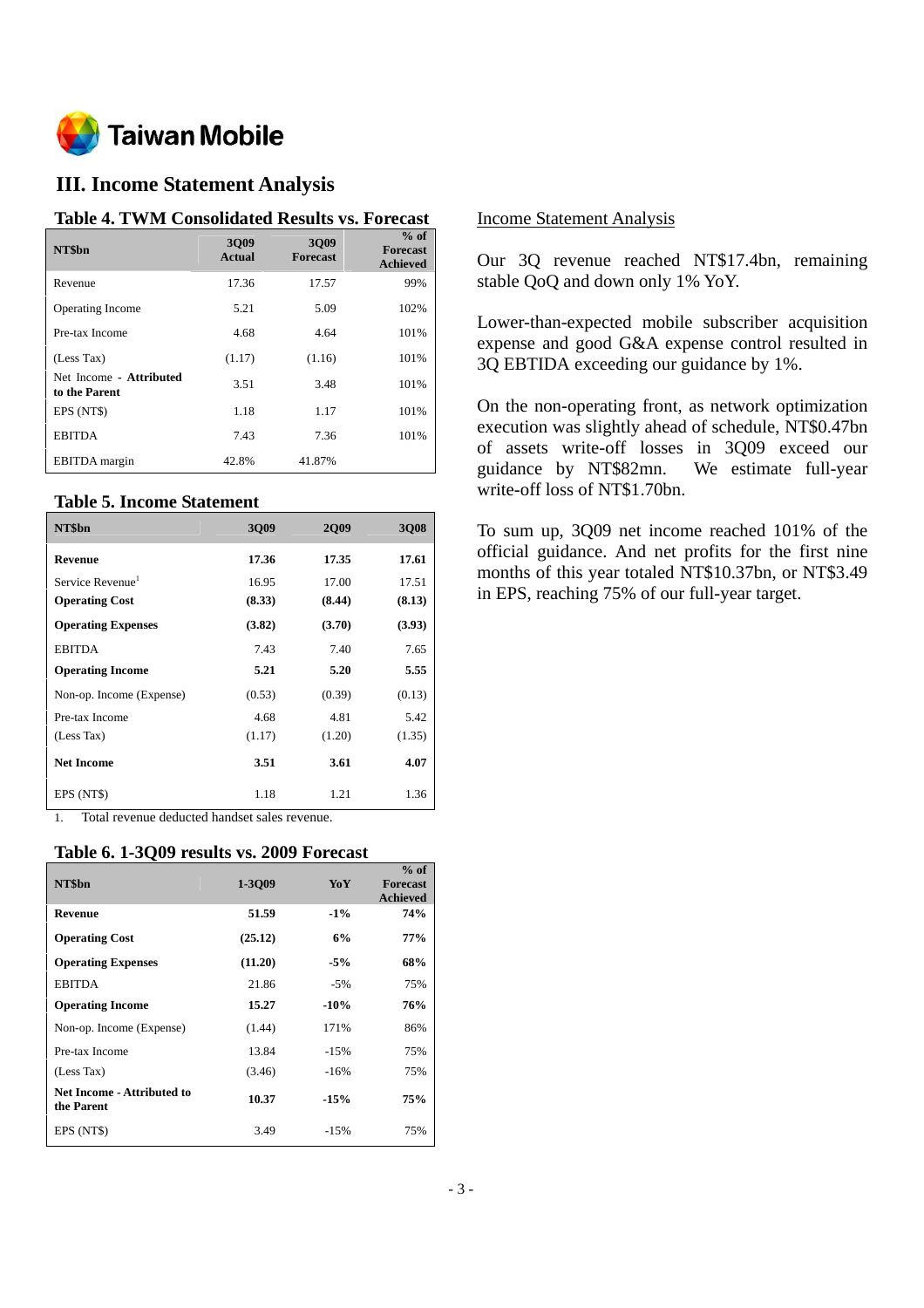

# **IV. Cash Flow Analysis**

#### **Table 7. Cash Flow**

| NT\$bn                                   | 3Q09    | <b>2Q09</b> | 3Q08   |
|------------------------------------------|---------|-------------|--------|
| Total Op Sources/(Uses) <sup>1</sup>     | 4.92    | 4.05        | 5.71   |
| <b>Consolidated Net Income</b>           | 3.51    | 3.61        | 4.07   |
| Depreciation                             | 1.95    | 1.92        | 1.82   |
| Amortization                             | 0.27    | 0.27        | 0.27   |
| Changes in Working Capital               | (1.93)  | (2.78)      | (0.87) |
| Other Add-back                           | 1.12    | 1.02        | 0.42   |
|                                          |         |             |        |
| <b>Net Investing Sources/(Uses)</b>      | (1.13)  | (2.10)      | (1.79) |
| Capex                                    | (1.25)  | (2.09)      | (2.01) |
| Disposal of Hurray Holding<br><b>ADS</b> | 0.14    | 0.00        | 0.00   |
|                                          |         |             |        |
| <b>Net Financing Sources/(Uses)</b>      | (7.49)  | (0.16)      | (4.45) |
| Dividend and Bonus Payment               | (13.97) | (0.00)      | (7.80) |
| Short-Term Borrowings                    | 3.30    | (0.50)      | 2.45   |
| Commercial Paper Payable                 | 0.50    | 0.00        | 1.85   |
| Long-Term Borrowings                     | 2.30    | 0.00        | (0.90) |
| Disposal of Treasury Stock               | 0.38    | 0.36        | 0.00   |
|                                          |         |             |        |
| <b>Net Cash Position Chg.</b>            | (3.70)  | 1.78        | (0.52) |

1. Inclusive cash flow for cash managements.

#### **Table 8. Capex & FCF**

| NT\$bn                | 3Q09 | <b>2Q09</b> | 3Q08 |
|-----------------------|------|-------------|------|
| <b>Cash Capex</b>     | 1.25 | 2.09        | 2.01 |
| - Mobile              | 0.96 | 1.38        | 1.67 |
| - Fixed-line          | 0.16 | 0.61        | 0.29 |
| - Cable MSO           | 0.13 | 0.11        | 0.04 |
| % of Revenue          | 7%   | 12%         | 11%  |
| <b>Free Cash Flow</b> | 3.67 | 1.95        | 3.70 |

#### Cash Flow Analysis

3Q09 operating cash flow rose from 2Q09 partially due to the fewer payments of corporate tax in this quarter.

3Q09's lower cash capex was resulted from pulling in cash payments in 2Q. Year to date, the accumulative capex reached NT\$4.84bn versus our full-year target of NT\$6.5bn.

In terms of financing activities, total borrowings increased by NT\$6.1bn to supply the NT\$14bn dividend payment in 3Q09. NT\$0.38bn cash inflows were from selling treasury shares to employees in 3Q09. Following the closing of cable asset acquisition, total number of treasury shares will fall to 223m shares from current 812m.

#### Capex and Free Cash Flow Analysis

The QoQ rise in 3Q09 FCF was resulted from escalated operating cash inflows and lower cash capex as mentioned above.

Despite the recent share price run-up, annualized free cash flow yield in 3Q09 stood at 7%.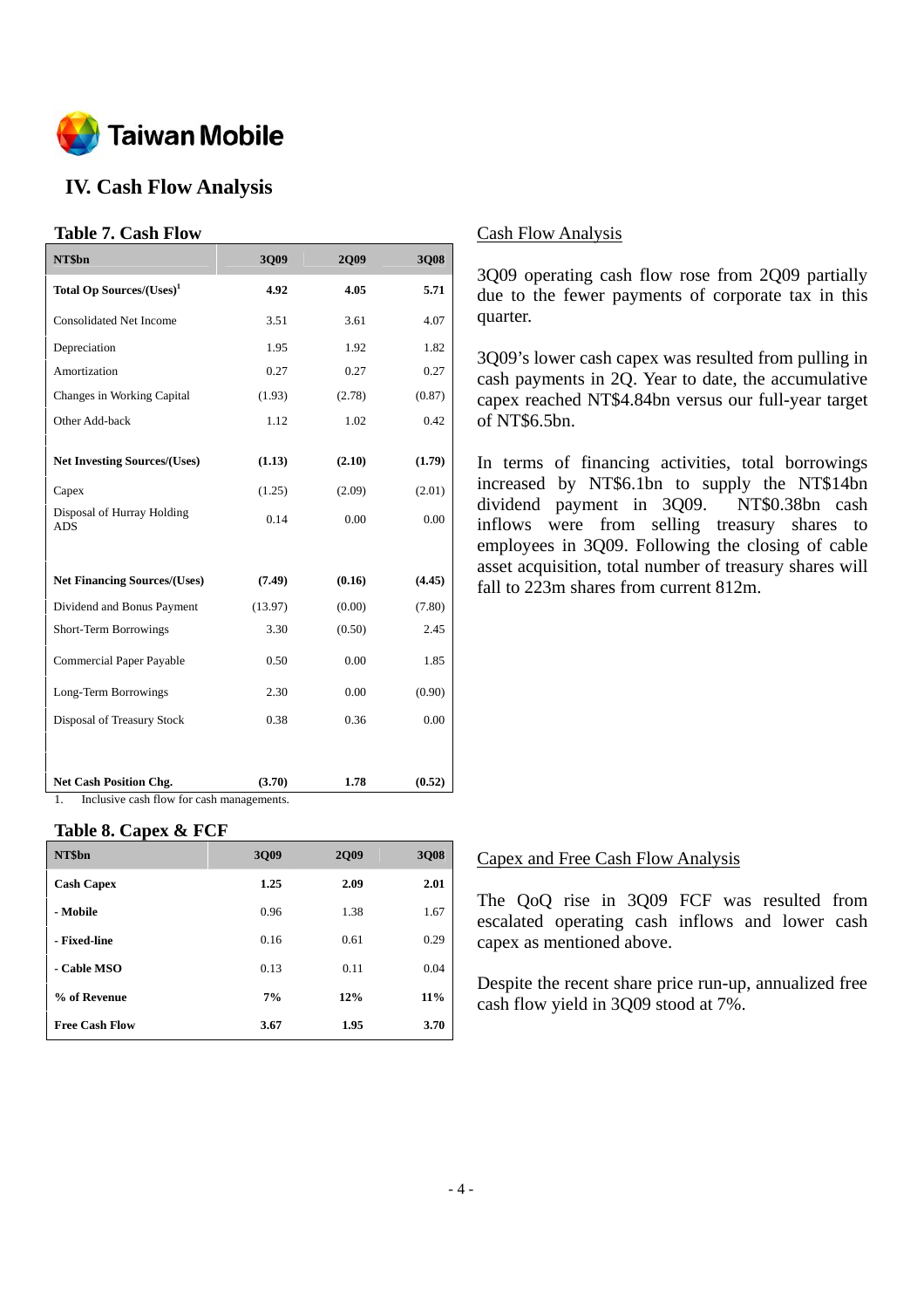

# **V. Balance Sheet Analysis**

### **Table 9. Balance Sheet**

| NT\$bn                                                  | 3Q09    | <b>2Q09</b> | 3Q08    |
|---------------------------------------------------------|---------|-------------|---------|
| <b>Total Assets</b>                                     | 87.07   | 91.88       | 91.81   |
| <b>Current Assets</b>                                   | 11.91   | 15.70       | 13.05   |
| - Cash & Cash Equivalents                               | 2.81    | 6.50        | 3.73    |
| -Available-for-Sale Financial Asset                     | 0.17    | 0.32        | 0.30    |
| - Other Current Assets                                  | 8.93    | 8.88        | 9.02    |
| Long-Term Investment                                    | 3.22    | 3.22        | 3.04    |
| Property and Equipment                                  | 46.99   | 47.76       | 49.18   |
| <b>Intangible Assets</b>                                | 21.44   | 21.69       | 22.34   |
| <b>Other Assets</b>                                     | 3.51    | 3.50        | 4.21    |
| <b>Liabilities</b>                                      | 38.46   | 47.26       | 42.98   |
| <b>Current Liabilities</b>                              | 27.16   | 38.24       | 35.04   |
| - ST Debts/Commercial Paper Payable                     | 11.30   | 7.50        | 17.74   |
| - Other Current Liabilities                             | 15.86   | 30.74       | 17.30   |
| Long-Term Borrowings                                    | 10.30   | 8.00        | 7.50    |
| <b>Other Liabilities</b>                                | 1.00    | 1.02        | 0.45    |
| <b>Shareholders' Equity</b>                             | 48.61   | 44.62       | 48.83   |
| -Paid-in Capital                                        | 38.01   | 38.01       | 38.01   |
| -Capital Surplus                                        | 12.43   | 12.37       | 12.27   |
| -Legal Reserve                                          | 13.94   | 13.94       | 12.41   |
| -Treasury Shares                                        | (31.89) | (32.27)     | (31.89) |
| -Un-appropriated Earnings*                              | 2.27    | 2.27        | 2.34    |
| -Special Reserve                                        | 3.35    | 3.35        | 3.41    |
| -Retained Earnings & Others<br>*: excluding YTD profits | 10.49   | 6.94        | 12.28   |

#### **Table 10. Ratios**

|                           | 3009 | 2009 | 3008 |
|---------------------------|------|------|------|
| <b>Current Ratio</b>      | 44%  | 41%  | 37%  |
| Interest Coverage (x)     | 41.5 | 46.4 | 31.6 |
| <b>Net Debt to Equity</b> | 39%  | 20%  | 44%  |
| Net Debt to EBITDA $(x)$  | 0.64 | 0.31 | 0.71 |
| <b>ROE</b> (annualized)   | 30%  | 29%  | 40%  |
| <b>ROA</b> (annualized)   | 16%  | 16%  | 18%  |

#### Balance Sheet Analysis

Cash balance was down by NT\$3.69bn from previous quarter mainly due to dividend payment of NT\$14bn on July 24. Short term borrowing of NT\$3.8bn and long term debts of NT\$2.3bn were raised in 3Q09 to fund this payout. As such, net debt to EBITDA went up to 0.64x in 3Q.

Available for sale finance asset decreased in the quarter as we disposed of our holding in Hurray! Holding's ADS.

Net PP&E balance at the end of 3Q09 was down sequentially, as 2G asset write-offs and depreciation charge outweighed new 3G equipment purchase in the quarter. The 2G's net book value was reduced to NT\$17.92bn as of the end of 3Q09.

Following the closing of recently announced cable acquisition deal, we estimate total capital surplus to reach NT\$21.22bn from current NT\$12.43bn, boosted by capital gains of treasury share sale.

#### Ratio Analysis

Current ratio improved to 44% in 3Q09 due to the decline in other current liabilities as dividends were paid.

Net debt to EBITDA rose in 3Q because of increased debt levels.

.